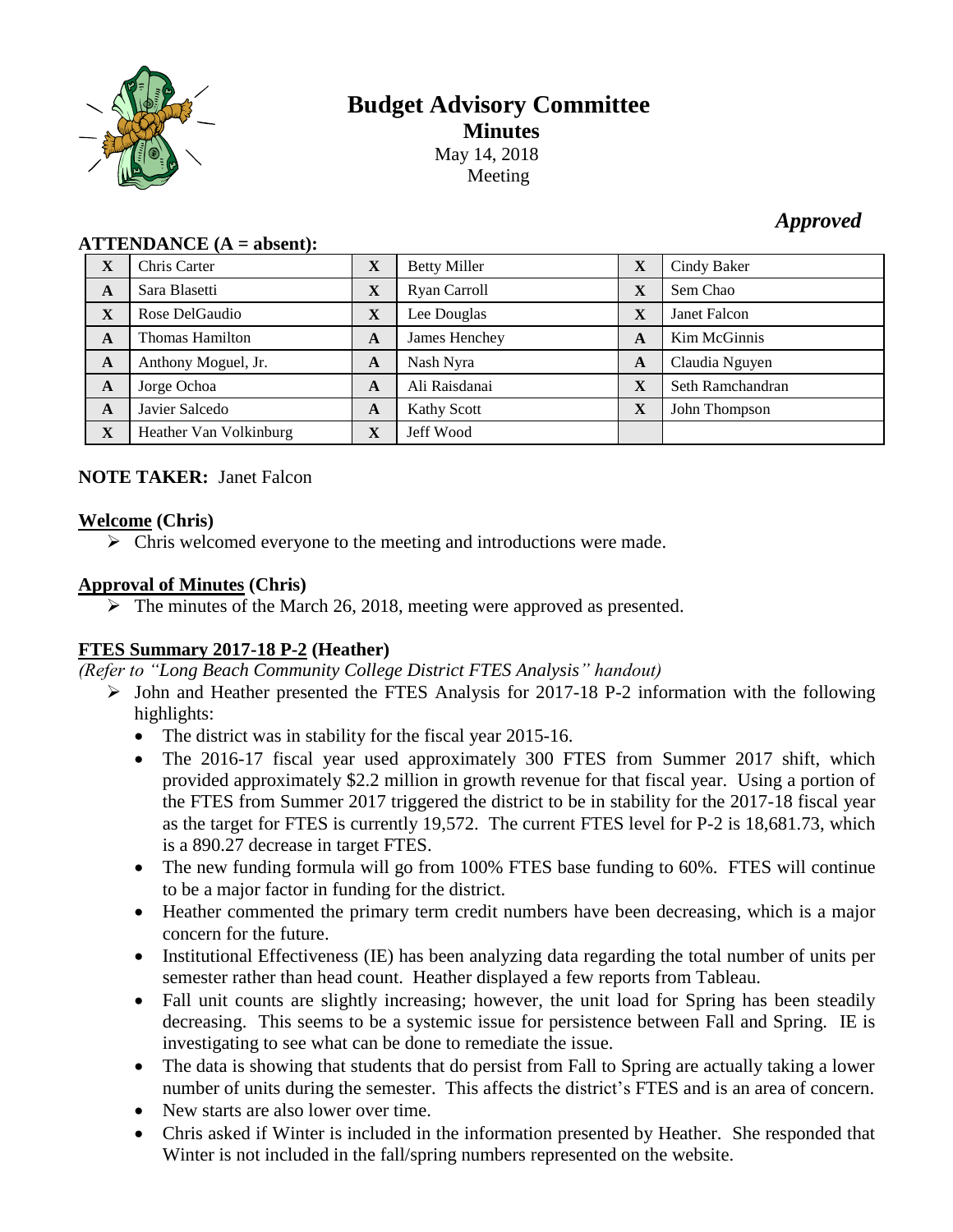- The data shows students that enroll in Winter are more likely to be students from Fall and are persisting to Spring. Rose added the data seems to reflect a student's continuity. Any deviation from a continuation of enrollment at the district would expose the possibility of a different option for the student to enroll elsewhere. More data needs to be analyzed to expose where the district is losing the engagement of students.
- Dr. Seth asked about the compressed schedule with full-time vs. part-time faculty. Full-time faculty seem to teach more in Fall/Spring semesters, and the adjunct faculty seem to teach more in Winter and Summer intersessions. He stressed the importance of continuity of faculty over the different sessions offered.
- Lee asked what the characteristics are for students who persist. Heather didn't have specific information, but agreed that would be interesting to look into.
- Rose said that we should look at what the district can do to improve the numbers and help the students.
- The decrease of 890.27 in Total FTES is cause for concern with the majority of the decline in enrollment in primary terms.
- There is a drop Total FTES from annual  $2016-17$  to P-2  $2017-18$  of  $2,394.23$  ( $-11.36\%$ ) in FTES. John reminded the group that in these situations the district would shift Summer FTES between the two years to adjust annual FTES. With the new funding formula, the district will lose the option to shift between years starting in Summer 2019. He added the new formula will also use a three-year rolling average to determine base FTES.
- Chris repeated that the district must remain over 20,000 FTES to keep the "large" district status. Dropping to a "medium-sized" district would equate to a \$1.2 million loss in an annual funding.
- Ryan asked for more information regarding the hold harmless provision of the Governor's new funding formula. Betty gave highlights of the new formula at this time.
	- o The Governor has proposed two years of hold harmless. According to the current calculations, the district will be held harmless in 2018-19. Districts in declining enrollment that are being held harmless will not receive COLA of 2.71% under the new formula. However, these specific districts will have one-time funds available of \$3.2 million in 2018-19. In 2019-20 the district could also be in a hold harmless status; however, there would not be any funds available for COLA. Betty commented that it is not the best scenario, but it does allow a little bit of time for the district to improve.
	- o Betty is hopeful the current calculation of 18,681.73 FTES will be higher at year end.
	- o Heather anticipates the 269.34 for Primary Term Non-Credit should increase.
	- o Ryan confirmed if the numbers on the FTES Analysis contain the numbers from the last eight-week session for Spring. Heather affirmed that the numbers included the last eight-week session.
	- o Betty said the P-2 numbers affect Faculty Obligation Number (FON) numbers for Fall. If the FTES levels hold as they are in P-2, the district will adjust the FON. The P-2 numbers also drive lottery funds, scheduled maintenance and instructional equipment funds, as well as categorical programs. The P-2 calculations are critical to be as accurate as possible.
	- o Lee said the non-credit FTES do look low, even though the district is adding non-credit classes. Heather agreed, noting that the ratio between the 434.71 of enhanced noncredit and the 269.34 for non-credit also does not seem to relect the increased number of non-credit FTES. She will continue to examine the information and make any necessary adjustments if needed.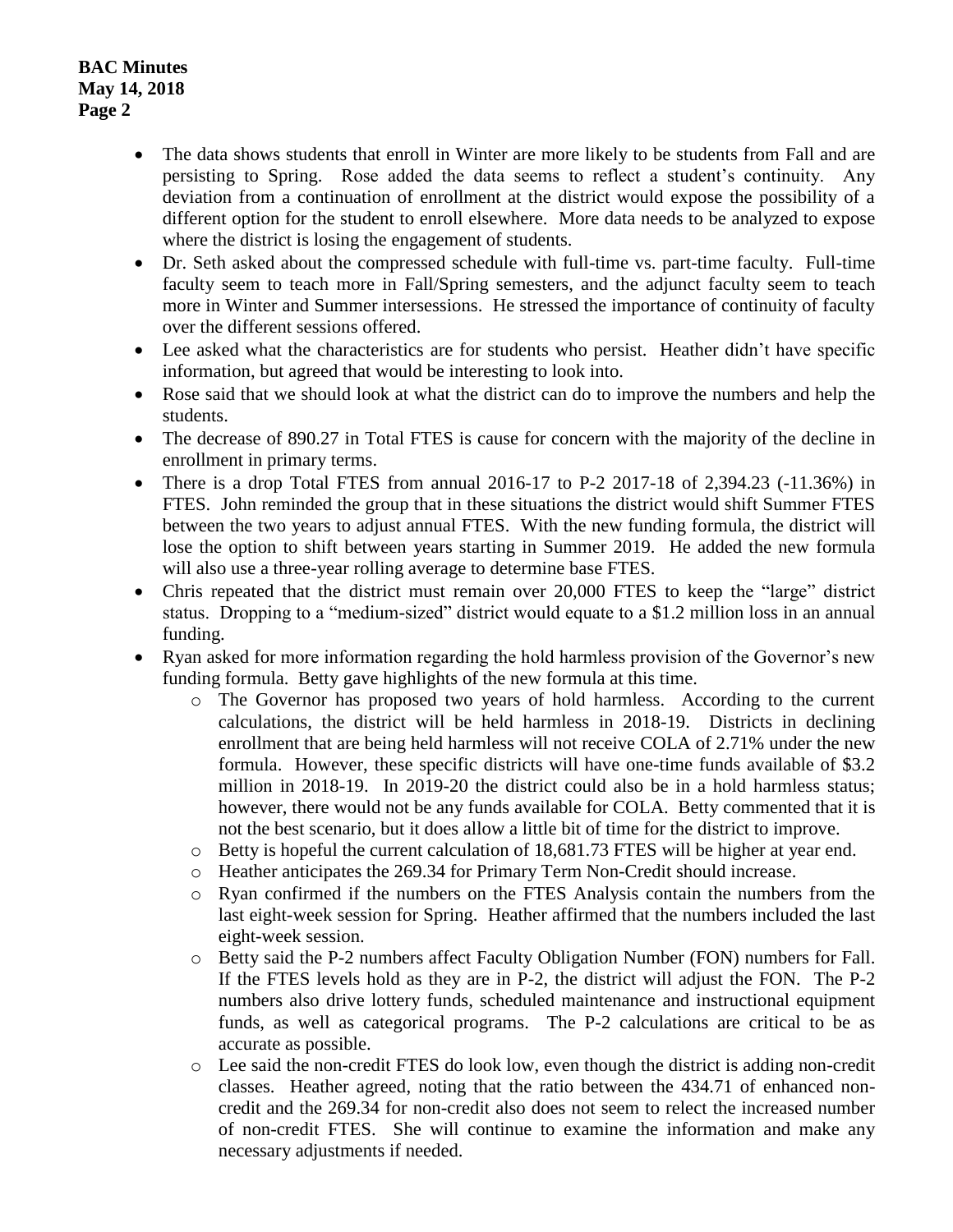### **3 rd Quarter Performance Report (General Fund Unrestricted) (John)**

*(Refer to "2017-2018 Third Quarter Budget Performance Report as of March 31, 2018" handout)*

- $\triangleright$  John reviewed the 2017-18 Third Quarter Budget Performance information with the following highlights:
	- Page  $6$  Operating Surplus/(Deficit) is projected at  $(\$4,799,586)$ , which represents a \$2.1 million improvement from the last report. The Adopted Budget amount was (\$8,753,579).
	- $\bullet$  $2<sup>nd</sup>$  quarter projections that resulted with large variances:
		- o There were some shifts in Apportionment accounts, which resulted in the Total State Principal Apportionment showing a slight decrease. The total amount projected to be received by the district is \$118,165,591.
		- o Projections for Non-resident Tuition Fees have increased by \$327,177.
		- o Salary variances reflect the net of negotiated salary increases and vacancy savings.
		- o Supplies and Materials are anticipated to be under budget by \$72,351.
		- o Total Other Outgo has an increase of \$44,900 due to a change in the financial aid fund.
		- o Ryan asked for examples of Professional Services. This line item has been reduced by \$320,721. John said most of it consists of consultants and Business Process Reviews for consultants. LBPD is also represented in this line item.

### **Fund Balance Projections (John)**

*(Refer to "LBCC Multi-Year Budget Plan" handout)*

The Multi-Year Projection document was reviewed.

- The new state funding formula will have an impact on the projections.
- The report was developed prior to the May Revise announcement.
- Two years of hold harmless has been included in the calculations.
- Projected Surplus/(Deficit) for 2017-18 is (\$4.8 million); 2018-19 is (\$12 million); and 2019-20 is (\$17.1 million)
- Dr. Seth asked Rose if the district has received over 10 faculty for the Supplemental Employee Retirement Plan (SERP) that has been proposed. Rose answered the district does not have the totals at this time.
- Chris asked if the district would save money by offering the SERP. Rose responded it will save the district money because the district can take up to one year to rehire faculty. Classified positions will be looked at strategically for rehire or reorganizations within the departments. The district currently employs over 480 classified staff members. Betty reported that salary and benefits for the district are currently 90-91% of total expenditures. A typical range is 82- 84% of expenditures.
- Ryan asked about the FON requirement if faculty are retiring. Rose said the district will not be able to determine the FON requirement until after all the applications for the SERP are in. Betty anticipates the FON will be decreased by eight faculty positions, based on the P-2 data reported in April 2018.

#### **State Budget Update (Betty)**

*(Refer to "Community College Update" handouts)*

- $\triangleright$  Betty reported to the Committee about the Governor's May Revise.
	- The district will benefit by the hold harmless provision for the next two years.
	- New simulations have not been released at this time.
	- Equivalent to COLA for hold harmless is only for one year and does not carry forward as a regular COLA would.